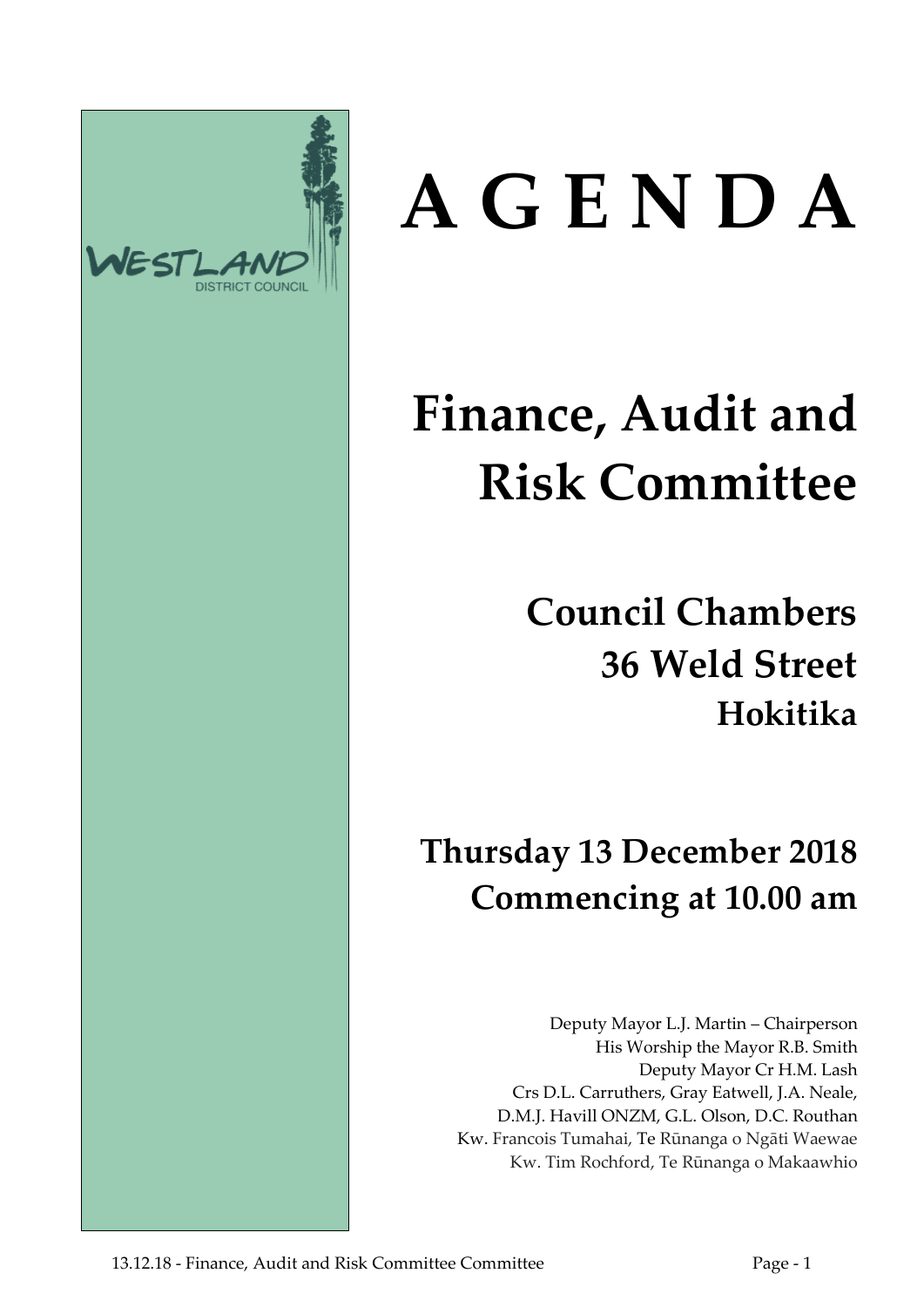

### **FINANCE, AUDIT AND RISK COMMITTEE**

**AGENDA FOR A MEETING OF THE FINANCE, AUDIT AND RISK COMMITTEE, TO BE HELD IN THE COUNCIL CHAMBERS, 36 WELD STREET, HOKITIKA ON THURSDAY 13 DECEMBER 2018 COMMENCING AT 10.00 AM**

#### **COUNCIL VISION**

We work with the people of Westland to grow and protect our Communities, our Economy and our unique natural environment.

#### **Purpose:**

The Council is required to give effect to the purpose of local government as prescribed by section 10 of the Local Government Act 2002. That purpose is:

- (a) To enable democratic local decision-making and action, by and on behalf of, communities; and
- (b) To meet the current and future needs of communities for good-quality local infrastructure, local public services, and performance of regulatory functions in a way that is most cost-effective for households and businesses.

#### **1. MEMBERS PRESENT, APOLOGIES AND INTEREST REGISTER:**

#### **1.1 Apologies & Leave of Absence**

Kw. Francois Tumahai, Te Rūnanga o Ngāti Waewae

#### **1.2 Interest Register**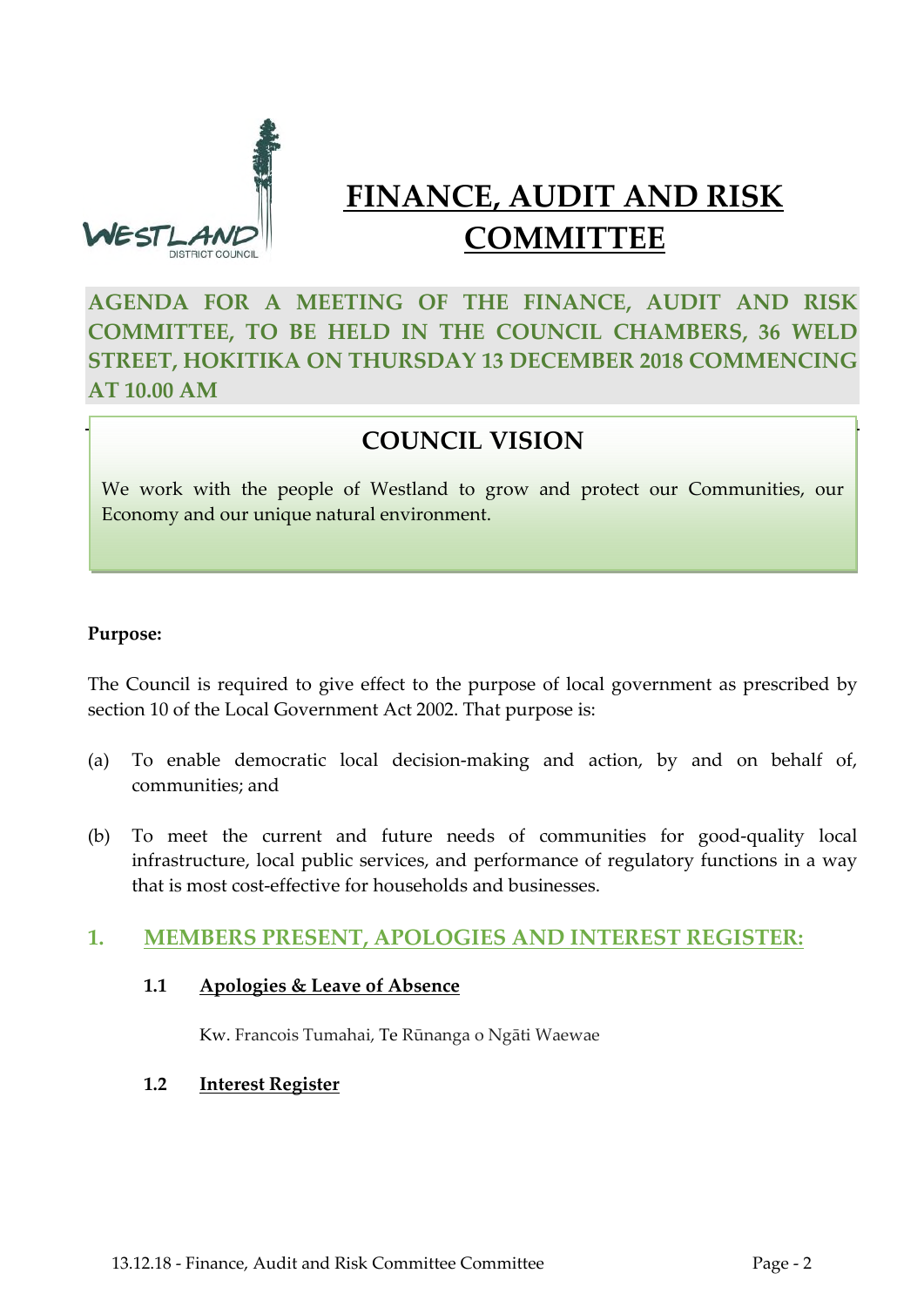#### **2. CONFIRMATION OF MINUTES:**

#### **2.1 Finance, Audit and Risk Committee Meeting– 22 November 2018** (Pages 4-7)

**3. REPORTS FOR INFORMATION:**

**Nil.**

**4. REPORTS FOR DECISION:**

**Nil.**

#### **5. ITEMS FOR DISCUSSION:**

**5.1 Finance, Audit and Risk Committee Rolling Workplan** (Page 8)

#### **6. MATTERS TO BE CONSIDERED IN THE 'PUBLIC EXCLUDED SECTION'**

Resolutions to exclude the public: Section 48, Local Government Official Information and Meetings Act 1987.

Council is required to move that the public be excluded from the following parts of the proceedings of this meeting, namely:

#### **6.1 Confidential Minutes – 22 November 2018.**

#### **6.2 Fraud Framework and Draft Fraud Policy.**

The general subject of the matters to be considered while the public are excluded, the reason for passing this resolution in relation to each matter and the specific grounds under Section 48(1) of the Local Government Official Information and Meetings Act 1987 for the passing of the resolution are as follows:

| Item<br>No. | Minutes/<br>Report of                          | each<br>considered          | General subject of Reason for passing this Ground(s)<br>matter to be resolution in relation to Section 48(1) for<br>each matter | under<br>the passing of this<br>resolution |  |
|-------------|------------------------------------------------|-----------------------------|---------------------------------------------------------------------------------------------------------------------------------|--------------------------------------------|--|
| 6.1         | Confidential<br>Minutes $-22$<br>November 2018 | <b>Confidential Minutes</b> | Good reasons to withhold<br>exist under Section 7                                                                               | Section $48(1(a)$ &<br>(d)                 |  |
| 6.2         | Fraud Framework<br>and Draft Fraud<br>Policy   | Confidential Report         | Good reasons to withhold<br>exist under Section 7                                                                               | Section $48(1(a)$ &<br>(d)                 |  |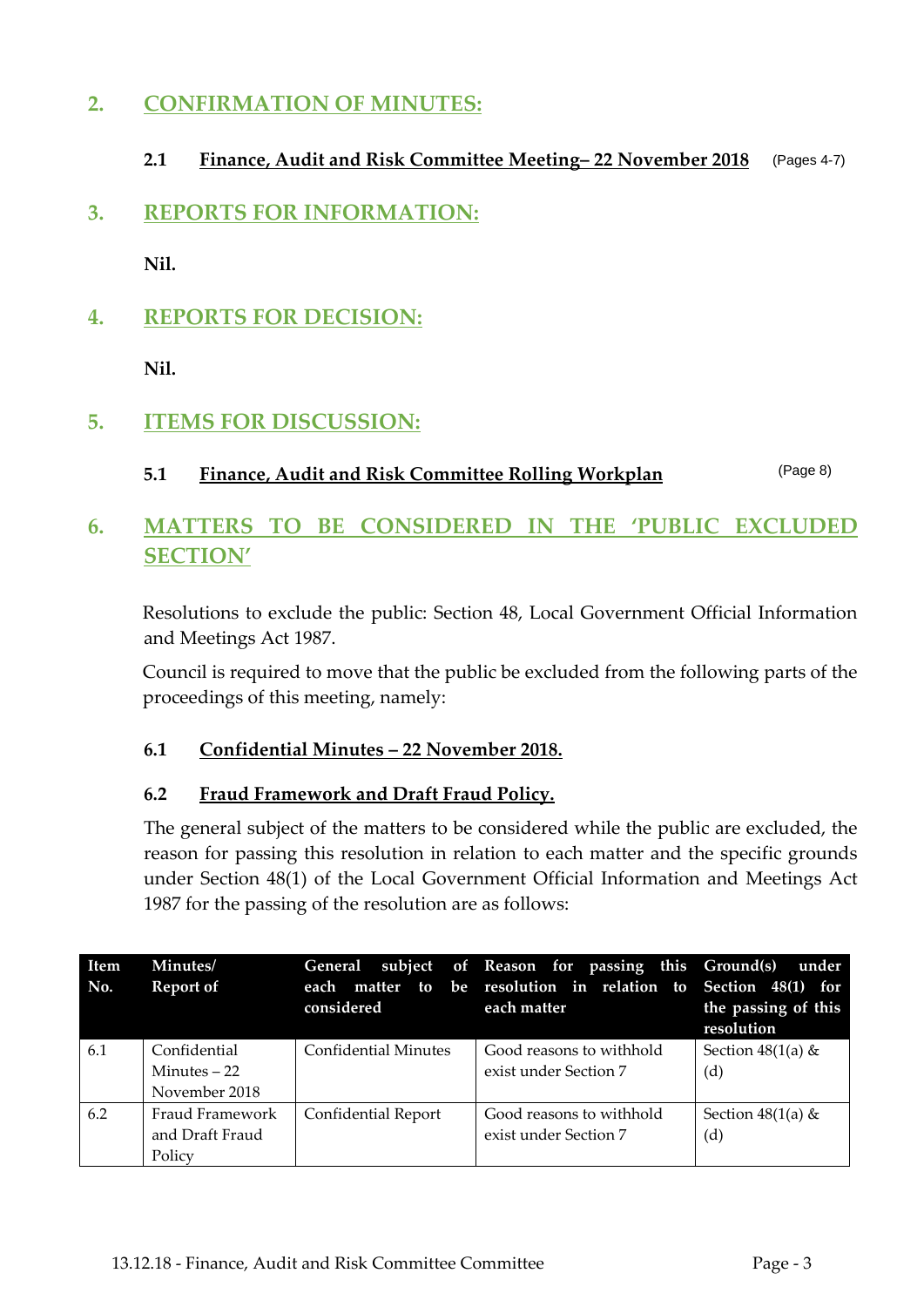

## **Finance, Audit and Risk Committee Minutes**

**MINUTES OF A MEETING OF THE FINANCE, AUDIT AND RISK COMMITTEE OF WESTLAND DISTRICT COUNCIL, HELD IN THE COUNCIL CHAMBERS, 36 WELD STREET, HOKITIKA ON THURSDAY 22 NOVEMBER 2018 COMMENCING AT 9.30 AM**

#### **1. MEMBERS PRESENT, APOLOGIES AND INTEREST REGISTER:**

#### **1.1 Members Present**

Deputy Mayor Cr L.J. Martin (Chair) His Worship the Mayor R.B. Smith Deputy Mayor H.M. Lash Crs D.M.J. Havill (ONZM), J.A. Neale, G.L Olson, D.C Routhan, Cr Gray Eatwell, Cr D.L Carruthers Kw. Francois Tumahai, Te Rūnanga o Ngāti Waewae

#### **Apologies and Leave of Absence**

Nil.

#### **Absent:**

Kw. Tim Rochford Te Rūnanga o Makaawhio

#### **Staff in Attendance:**

S.R. Bastion, Chief Executive; L.A. Crichton, Group Manager: Corporate Services; D.M. Maitland, Executive Assistant.

#### **1.2 Interest Register**

The Chair circulated the Interest Register and no amendments were noted.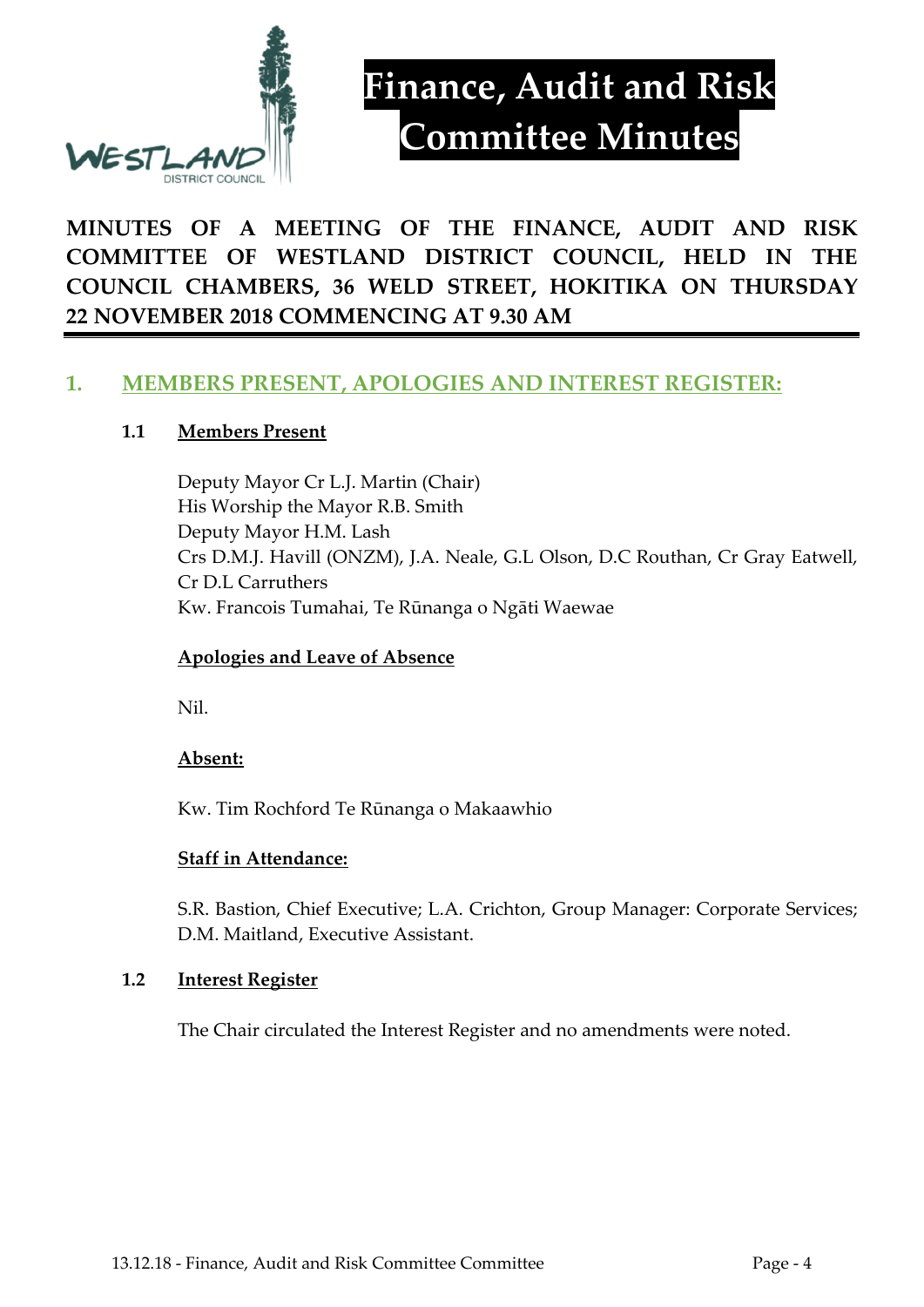#### **2. CONFIRMATION OF MINUTES:**

#### **2.1 Finance, Audit and Risk Committee Meeting – 25 October 2018.**

Moved Kw. Tumahai, seconded His Worship the Mayor and **Resolved** that the Minutes of the Finance, Audit and Risk Committee Meeting held on the 25 October 2018 be confirmed as a true and correct record of the meeting.

#### **3. REPORTS FOR INFORMATION**

#### **3.1 Financial Performance: October 2018**

The Finance Manager spoke to this report and advised that the purpose of the report is to provide an indication of Council's financial performance for four months to 31 October 2018.

The following items were raised:

October Debt Position – Page 14

It was agreed that the Finance Manager would provide clarification on what is included in the budget titled "Other" in the "Debt position per month" on Page 14 of the Committee Agenda and report back to Councillors.

Council Approved Unbudgetted Expenditure – Page 17

Clarification was sought on the Unbudgetted Expenditure on Page 17 of the Committee Agenda with regard to the wording "Council Approved…" and it was agreed that the Finance Manager would amend the title on this page.

Moved Cr Havill, seconded Kw. Tumahai and **Resolved** that the Financial Performance Report to the 31 October 2018 be received.

#### **4. REPORTS FOR DECISION**

#### **4.1 Insurance Arrangements 2018-2019**

The Group Manager: Corporate Services spoke to the report and advised the purpose of the report is to present the Committee with the Council's insurance arrangements for the year ending 1 November 2019, noting the increase in insurance costs. The Council had been asked to increase the indemnity limits on some items, and that some items would be on-charged to Destination Westland and Westland Holdings Limited.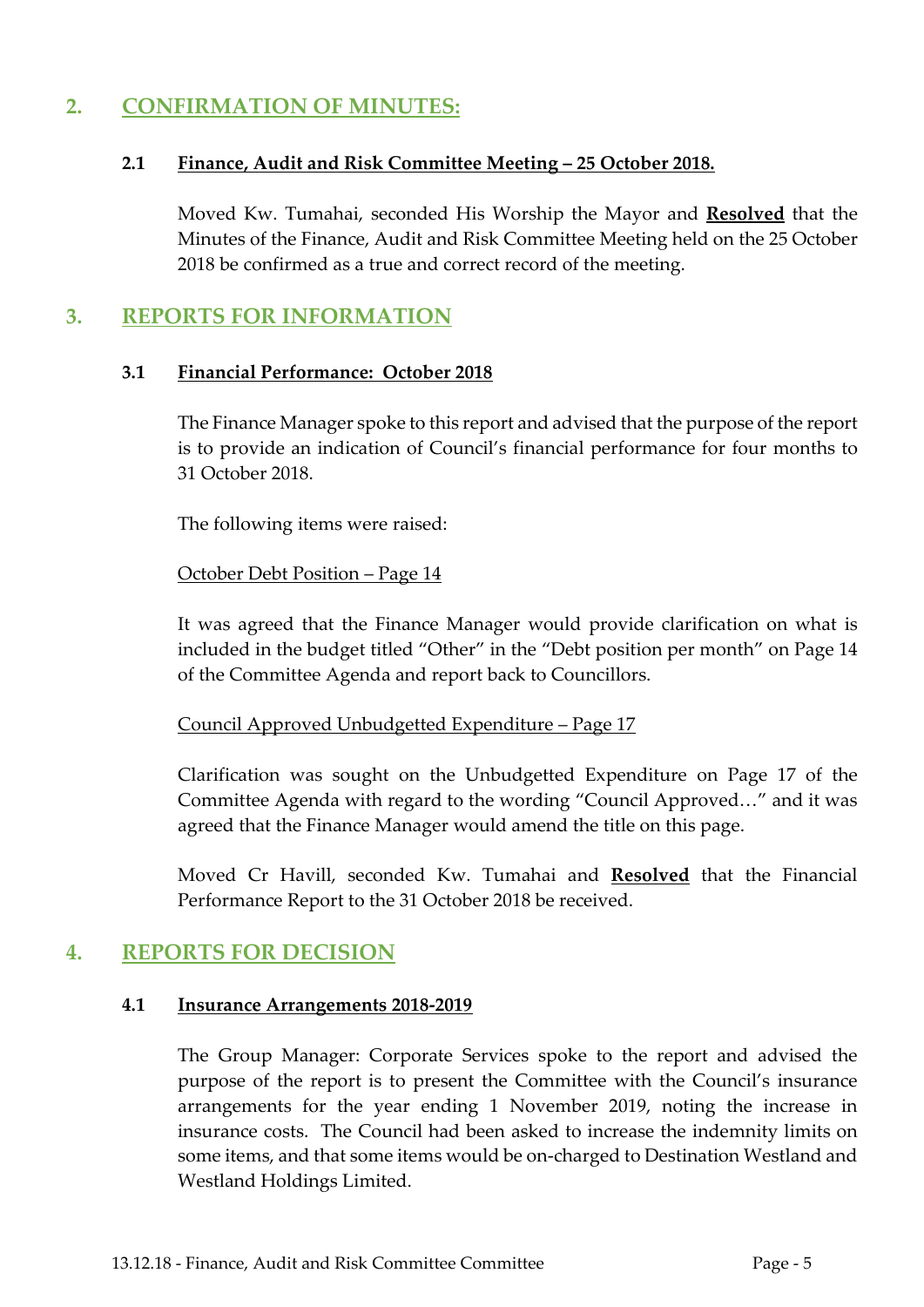It was agreed that the Group Manager: Corporate Services report back on the amount of Council's insurance excess.

Moved Deputy Mayor Lash, seconded Cr Olson and **Resolved** that:

- A) The Committee approve the renewal of material damage, liability and indemnity insurances with the increased Indemnity limits as proposed by AON for \$278,878.91 excluding GST, as attached the Agenda.
- B) The Committee approve the increase in limit from \$250m to \$300m, and renewal of underground infrastructure insurance for \$95,487 excluding GST.
- C) The Committee approve Council staff to request AON to obtain drone liability insurance at the approximate cost quoted of \$660.

#### **5. ITEMS FOR DISCUSSION**

#### **5.1 Finance, Audit and Risk Committee Rolling Workplan**

The Group Manager: Corporate Services provided an update on the Committee Workplan, noting the following items:

- 1. Timeframes have been adjusted as required.
- 2. The final report for the Fraud Control Framework Review has been received and this will be presented to the 13 December 2018 Committee Meeting in the Public Excluded Section, along with a Draft Fraud Policy.

Moved Cr Havill, seconded Cr Olson and **Resolved** that the Finance Audit and Risk Committee October Rolling Workplan be received.

#### **6. PUBLIC EXCLUDED SECTION**

Moved Cr Eatwell, seconded Cr Neale and **Resolved** that the Finance, Audit and Risk Committee confirm that the public were excluded from the meeting in accordance with Section 48, Local Government Official Information and Meetings Act 1987 at 10.15 am.

Council is required to move that the public be excluded from the following parts of the proceedings of this meeting, namely:

#### **6.1 Confidential Minutes – 25 October 2018**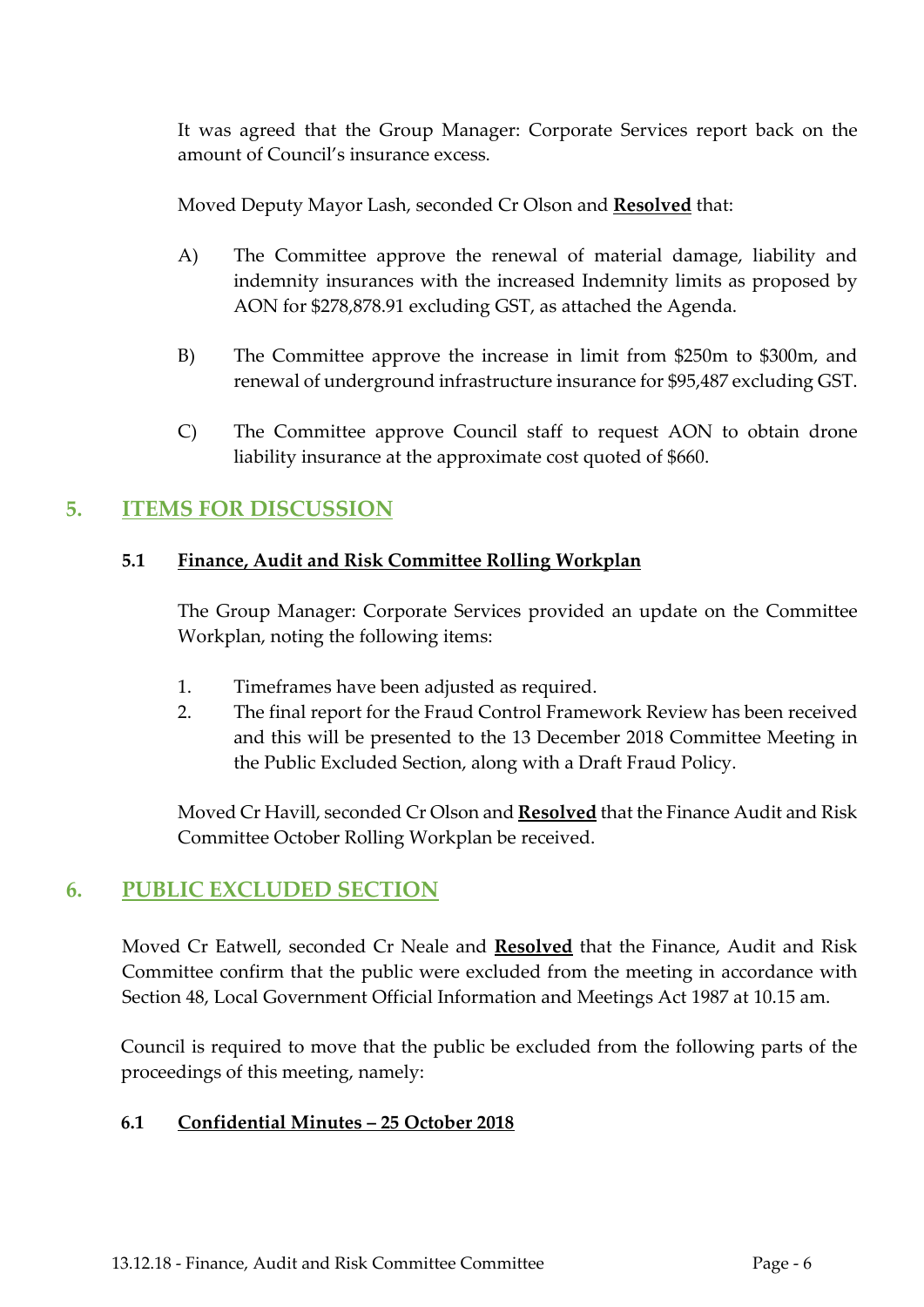The general subject of the matters to be considered while the public are excluded, the reason for passing this resolution in relation to each matter and the specific grounds under Section 48(1) of the Local Government Official Information and Meetings Act 1987 for the passing of the resolution are as follows:

| No. | Item Minutes/<br>Report of | considered                                                 | to each matter       | General subject of Reason for passing this Ground(s) under Section<br>each matter to be resolution in relation 48(1) for the passing of<br>this resolution |
|-----|----------------------------|------------------------------------------------------------|----------------------|------------------------------------------------------------------------------------------------------------------------------------------------------------|
| 6.1 |                            | Confidential Minutes   Confidential Minutes   Good reasons | to                   | Section $48(1(a) \& (d)$                                                                                                                                   |
|     | 25 October 2018            | - Finance, Audit and                                       | withhold exist under |                                                                                                                                                            |
|     |                            | <b>Risk Committee</b>                                      | Section 7            |                                                                                                                                                            |

This resolution is made in reliance on Section 48(1)(a) and (d) of the Local Government Official Information and Meetings Act 1987 and the particular interest or interests protected by Section 6 or 7 of that Act which would be prejudiced by the holding of the whole or relevant part of the proceedings of the meeting in public are as follows:

| No. | Item                                                                                                                                                                                              | <b>Section</b> |
|-----|---------------------------------------------------------------------------------------------------------------------------------------------------------------------------------------------------|----------------|
| 6.1 | Protect the privacy of natural persons, including that of deceased natural $\vert$ Section 7(2)(a)                                                                                                |                |
|     | persons.                                                                                                                                                                                          |                |
|     | Enable any local authority holding the information to carry on, without $\vert$ Section 7(2)(i)<br>prejudice or disadvantage, negotiations (including commercial and industrial<br>negotiations). |                |

Moved His Worship the Mayor, seconded Cr Havill and **Resolved** that the business conducted in the "Public Excluded Section" be confirmed and accordingly the meeting went back to the open part of the meeting at 10.31 am.

#### **MEETING CLOSED AT 10.31 AM**

**\_\_\_\_\_\_\_\_\_\_\_\_\_\_\_\_\_\_\_\_\_\_\_\_\_\_\_\_\_\_\_\_ \_\_\_\_\_\_\_\_\_\_\_\_\_\_\_\_\_\_\_\_\_\_\_\_\_\_\_\_\_**

Confirmed by:

**Deputy Mayor Latham Martin Date Chair – Finance, Audit and Risk Committee**